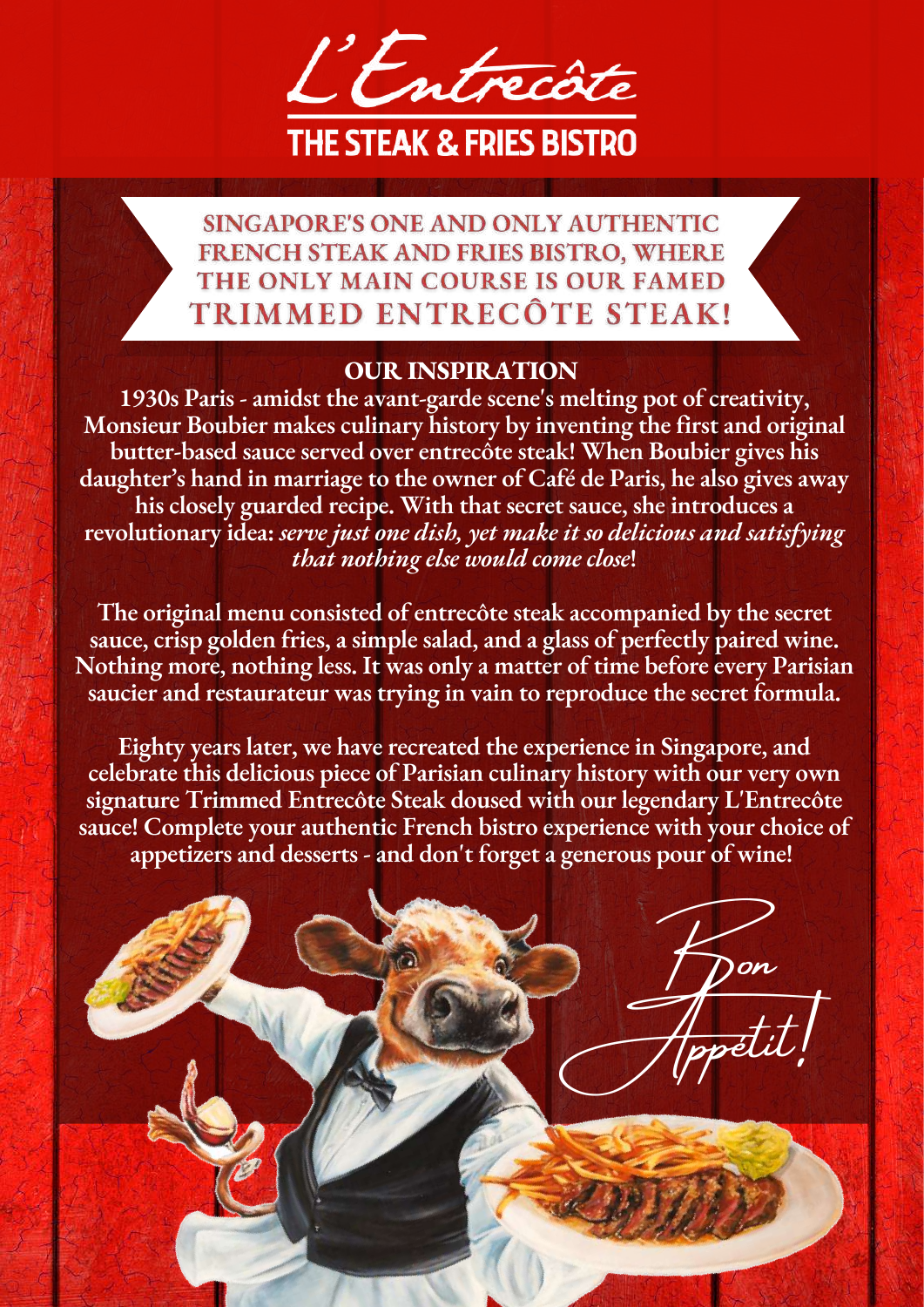### **APPETIZERS**

#### ❖

| <b>Oven-Baked Camembert</b>                                                                                | 28                |
|------------------------------------------------------------------------------------------------------------|-------------------|
| A full wheel of Camembert cheese, baked in the oven until molten in the center! Served with steamed        |                   |
| potatoes, cornichons, green salad and baguette.                                                            |                   |
| Please allow 10-15 minutes preparation time                                                                |                   |
| <b>Freshly-shucked Fine de Claire Oysters</b>                                                              | 5 per piece       |
| (minimum order of 3)                                                                                       | 27 for half dozen |
|                                                                                                            | 48 for one dozen  |
| Beef Tartare Toast (Highly addictive, minimum order of 3)                                                  | 6 per piece       |
| Traditional Beef Tartare served on Toasted French Baguette                                                 |                   |
| with a sprinkle of Fleur de Sel                                                                            |                   |
| Homemade Duck Foie Gras Terrine                                                                            | 28                |
| With sugar glazed onions and baguette                                                                      |                   |
| Soupe à l'Oignon                                                                                           | 14                |
| Classic French onion soup with cheese toasts                                                               |                   |
| <b>Beef Carpaccio</b>                                                                                      | 18                |
| Thinly-sliced beef topped with arugula, capers and finished with olive oil, salt, pepper<br>and lemon zest |                   |
| "L'Entrecôte" Duck Rillettes                                                                               | 18                |
| Crunchy pickled gherkins and baguette                                                                      |                   |
| <b>Escargots de Bourgogne</b>                                                                              | 18                |
| Six snails prepared with parsley butter and garlic                                                         |                   |
| Riviera's Pâté en Croûte                                                                                   | 24                |
| Pork, chicken, shimeji mushroom with Armagnac, encased in golden pastry                                    |                   |
| <b>Oven-baked Beef Marrow</b>                                                                              | 24                |
| With Guérande sea salt and baguette                                                                        |                   |
| Prawn Cocktail Platter                                                                                     | 24                |
| Fresh prawns cooked to perfection and served on a bed of ice, shell-on, with a classic cocktail sauce      | 8                 |
| <b>Crisp French Fries</b>                                                                                  |                   |
| <b>Crisp Truffle Fries</b>                                                                                 | 12                |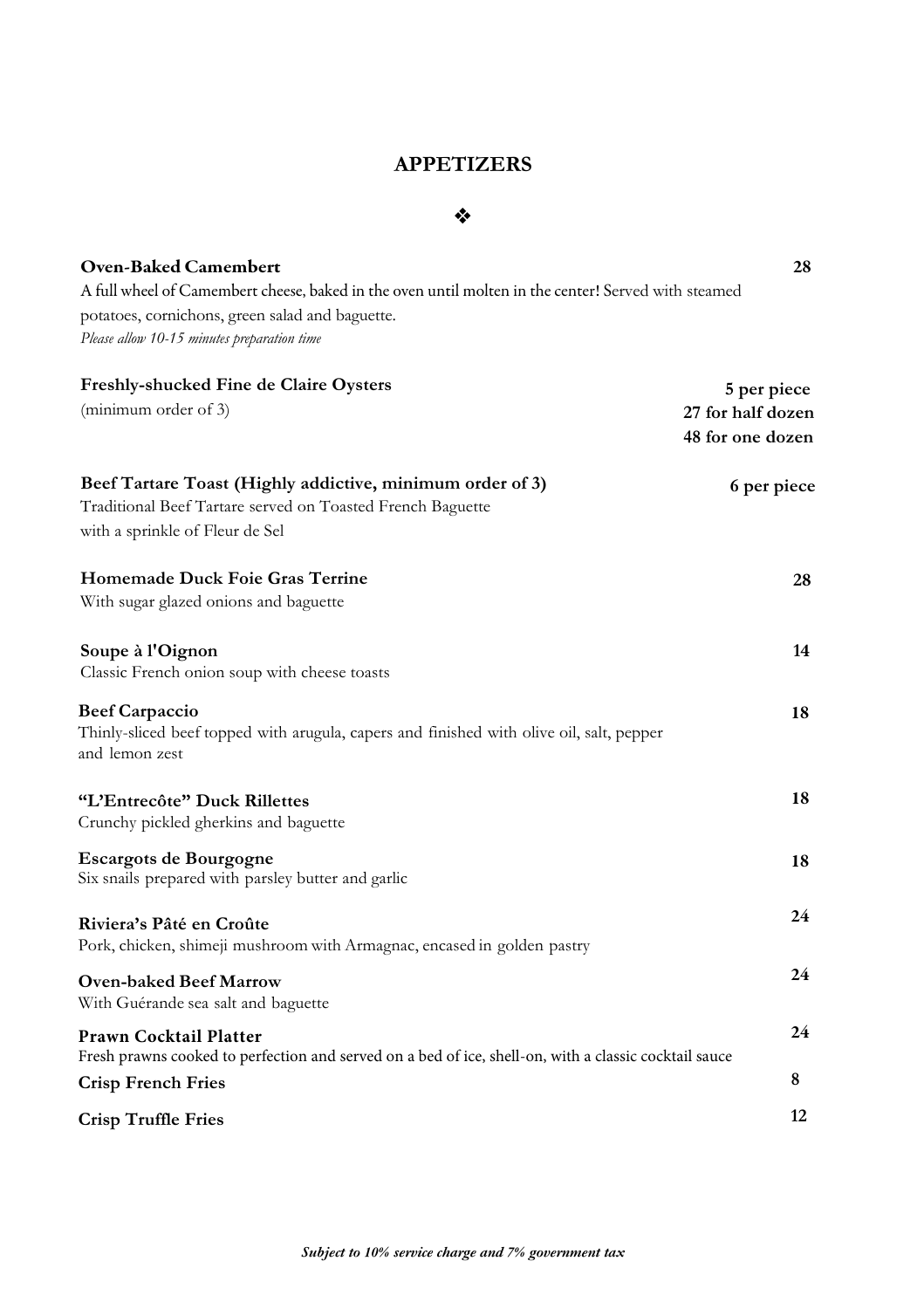## **TARTES FLAMBÉES**

**Oven-baked flatbread from the North Eastern region of France served with a variety of toppings – our elegant French alternative to pizza!**

### ❖

| Smoked Bacon and Caramelized Onion Tarte Flambée                  | 28 |
|-------------------------------------------------------------------|----|
| <b>Escargots, Garlic, Parsley, Butter and Onion Tarte Flambée</b> | 28 |
| Porcini, Wild Mushrooms and Comté Tarte Flambée                   | 35 |

### **LES PLANCHES A PARTAGER Boards for Sharing**

#### ❖

| La Planche De Fromages                                                           | 28 |
|----------------------------------------------------------------------------------|----|
| A classic cheese selection of Comte, Sainte-Maure, Camembert and Bleu d'Auvergne |    |
| with Walnuts, Dried Apricot and Baguette                                         |    |
| La Planche De Charcuteries                                                       | 32 |
| A selection of Duck Rillette, Pâté en Croûte, Saucisson, Duck Foie Gras Terrine, |    |
| Gherkins, Onion Confit, Dijon Mustard and Baguette                               |    |
| La Planche De Charcuteries et Fromages                                           | 48 |
| A selection of Camembert, Comte, Sainte-Maure, Duck Rillette, Pâté en Croûte,    |    |
| Saucisson, Duck Foie Gras Terrine, Walnuts, Dried Apricot,                       |    |
| Gherkins, Onion Confit, Dijon Mustard and Baguette                               |    |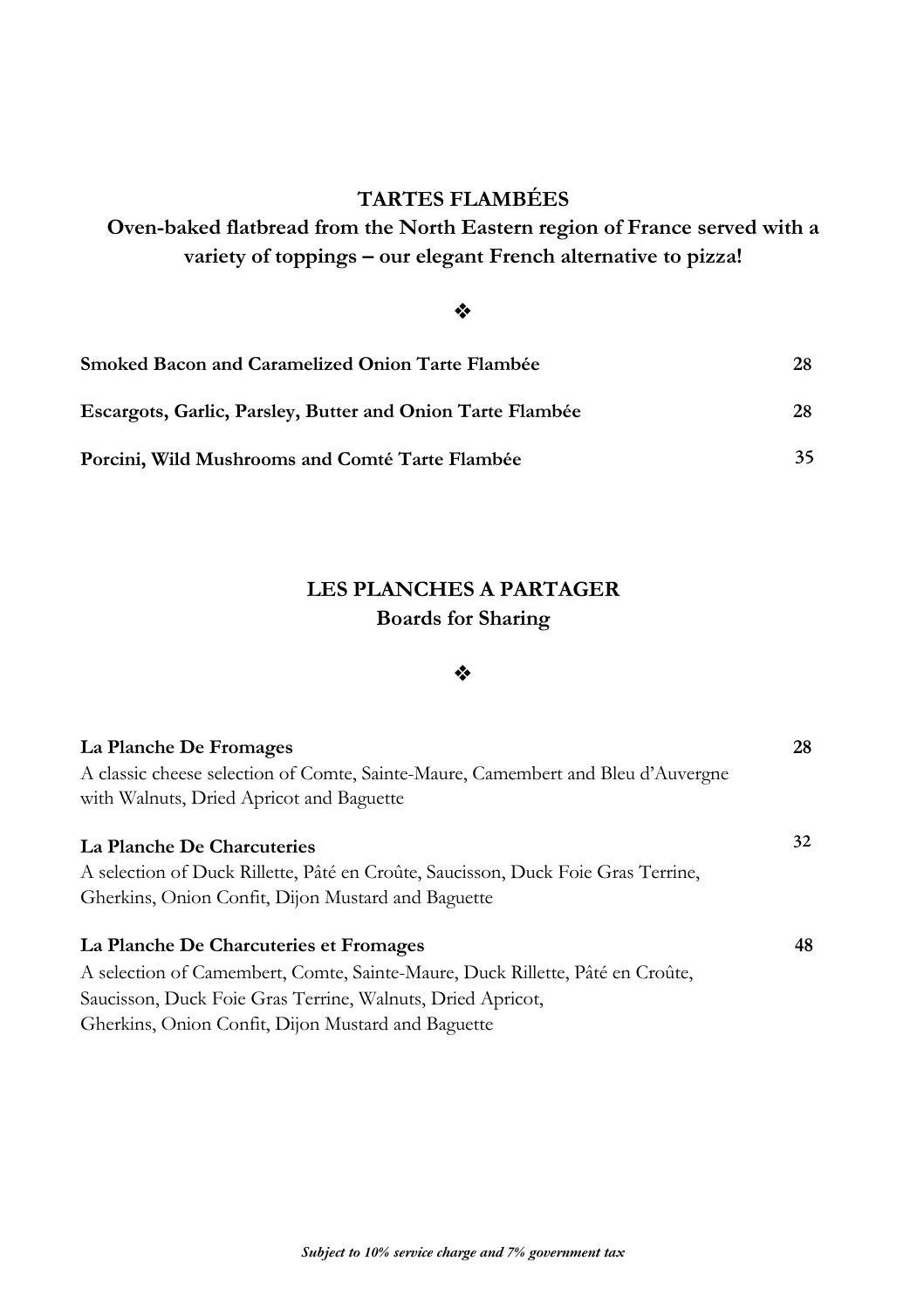### **MAIN COURSE**

#### ❖

### **Trimmed Entrecôte Steak**

Our crown jewel. The famous L'Entrecôte steak, with our legendary secret sauce generously poured over tender sliced steak. Accompanied with golden French fries and green salad with walnuts **\$38.80**

> *Bleu (rare), saignant (medium rare), à point (medium) or bien cuit (well done)*

> > \***Extra green salad with walnuts 5**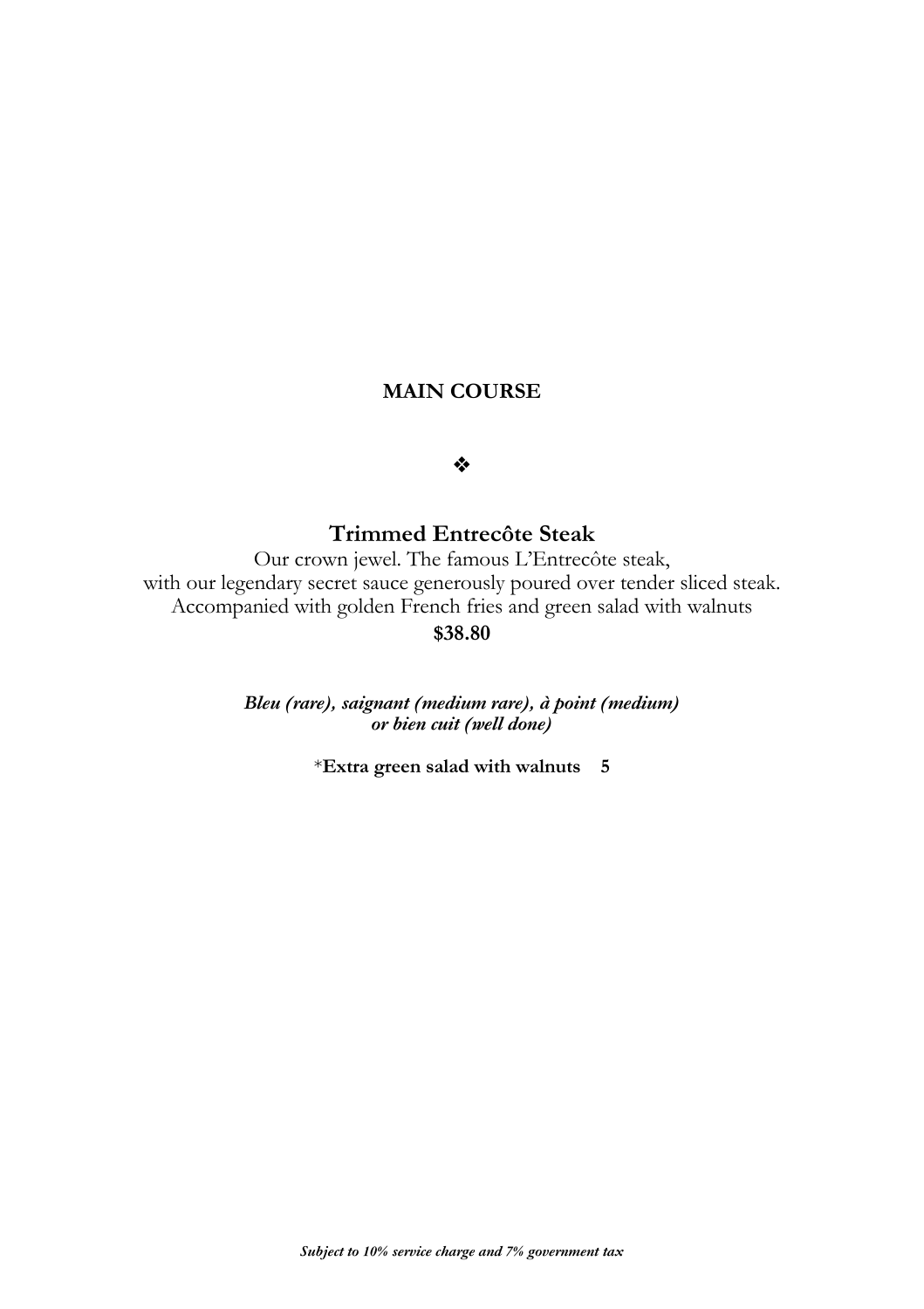### **DESSERTS**

❖

**HOUSE SIGNATURE DESSERT Coulant Caramel Au Beurre Salé 18** Salted Butter Caramel Lava Cake with Salted Caramel Ice Cream (please allow 15 minutes) **Old Fashioned Crème Caramel 12** With a traditional almond tuile **Meringue Aux Fruits Rouges 16** Light, airy, crisp meringue piled high with vanilla bean ice cream and mixed berry compote **Tarte Tatin 16** Caramelized apple tart served with sour cream **Half-Baked Chocolate Cake 16** Served warm with a vanilla bean ice cream **Profiteroles de "L'Entrecôte" 18** Vanilla bean ice cream profiteroles with hot chocolate sauce **Mousse au Chocolat 14** Dark chocolate mousse **Paris-Brest 18** Choux pastry with praline cream **Dame Blanche 16** Vanilla bean ice cream, warm chocolate sauce and chantilly cream **Housemade Lemon Tartlet 14** Tart and tangy housemade lemon curd in a flaky pastry shell